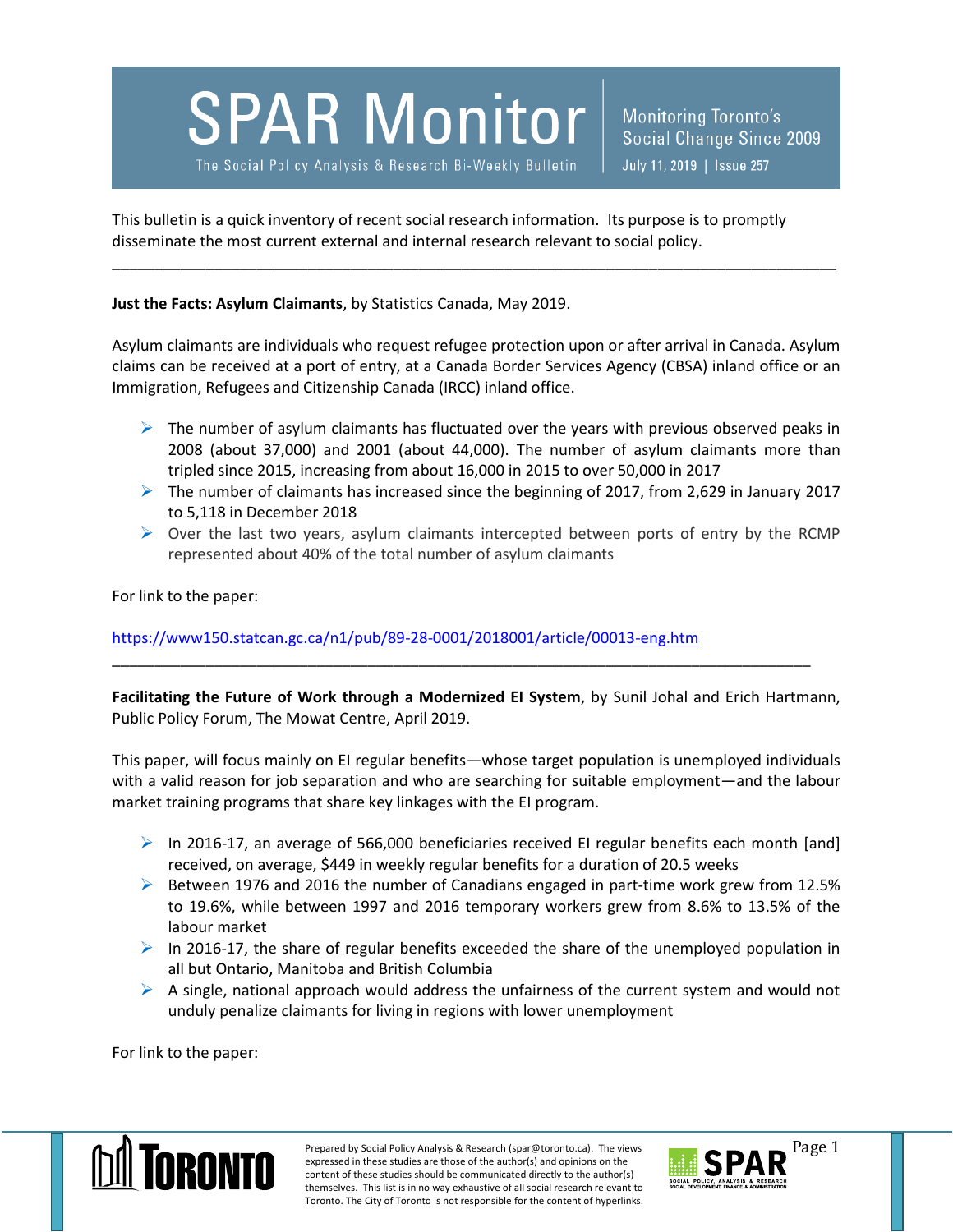[https://ppforum.ca/wp-content/uploads/2019/05/PPF-Modernizing-EI-for-Future-of-Work-April-2019-](https://ppforum.ca/wp-content/uploads/2019/05/PPF-Modernizing-EI-for-Future-of-Work-April-2019-EN.pdf) [EN.pdf](https://ppforum.ca/wp-content/uploads/2019/05/PPF-Modernizing-EI-for-Future-of-Work-April-2019-EN.pdf)

\_\_\_\_\_\_\_\_\_\_\_\_\_\_\_\_\_\_\_\_\_\_\_\_\_\_\_\_\_\_\_\_\_\_\_\_\_\_\_\_\_\_\_\_\_\_\_\_\_\_\_\_\_\_\_\_\_\_\_\_\_\_\_\_\_\_\_\_\_\_\_\_\_\_\_\_\_\_\_\_\_\_\_\_\_

**Results from the 2016 Census: Commuting Within Canada's Largest Cities,** by Katherine Savage, Statistics Canada, May 2019.

Using data from the 1996 and 2016 Census of Population, this study examines the geographic location of jobs, people's commute and how they have changed over time. The commuting patterns for Canada's eight largest census metropolitan areas (CMAs)—Toronto, Montréal, Vancouver, Calgary, Ottawa– Gatineau, Edmonton, Québec and Winnipeg—are compared.

- $\triangleright$  Over the past two decades, the number of car commuters in the city core declined in the eight largest census metropolitan areas (CMAs).
- $\triangleright$  All eight CMAs have experienced changes in commuting patterns. The proportion of commuters doing the traditional commute (from a suburb to the city core) increased, as did the proportion of suburban commuters (within a suburb, or from one suburb to another suburb) and reverse commuters (from the city core to a suburb)
- $\triangleright$  In 2016, Toronto had the highest proportion of workers with jobs 25 km or more from the city centre at 26%, increasing 6 percentage points since 1996
- $\triangleright$  In Toronto, nearly 1 in 5 workers travelled at least 25 km to work. In 2016, Toronto had the greatest median distance at 10.5 km, followed by Ottawa–Gatineau at 9.2 km

For link to the paper:

<https://www150.statcan.gc.ca/n1/en/pub/75-006-x/2019001/article/00008-eng.pdf?st=psQxvdzP>

## **Analyzing 211 Rural Unmet Service Needs,** by 211 Ontario and Rural Ontario Institute, November 2018.

\_\_\_\_\_\_\_\_\_\_\_\_\_\_\_\_\_\_\_\_\_\_\_\_\_\_\_\_\_\_\_\_\_\_\_\_\_\_\_\_\_\_\_\_\_\_\_\_\_\_\_\_\_\_\_\_\_\_\_\_\_\_\_\_\_\_\_\_\_\_\_\_\_\_\_\_\_\_\_\_\_\_\_\_\_

In early 2018, the Rural Ontario Institute (ROI), in collaboration with 211 Ontario, received financial assistance from the Ministry of Municipal Affairs and Housing Research and Analysis grant program to analyze data records of 211 caller needs originating in rural Ontario jurisdictions and those needs logged as "unmet needs".

- $\triangleright$  The primary goal of the research project was to develop a standardized, extensible approach to analysis of the currently-available 211 call centre data that will offer insights and analysis related to the planning and delivery of programs and services in Ontario, with a focus on the rural context
- $\triangleright$  A suite of web-based mapping tools were used to visually communicate geospatial patterns and trends in the 211 data and support deeper analysis, data linkages, and visual exploration
- $\triangleright$  More than two-thirds of all needs records in the dataset are attributed to callers who reported their gender as female (69%), followed by slightly less than one-third of records associated with callers who reported being male (29%)

For link to the paper:

[http://www.ruralontarioinstitute.ca/uploads/userfiles/files/ROI-211%20-](http://www.ruralontarioinstitute.ca/uploads/userfiles/files/ROI-211%20-%20Analyzing%20211%20Rural%20Unmet%20Service%20Needs.pdf) [%20Analyzing%20211%20Rural%20Unmet%20Service%20Needs.pdf](http://www.ruralontarioinstitute.ca/uploads/userfiles/files/ROI-211%20-%20Analyzing%20211%20Rural%20Unmet%20Service%20Needs.pdf)



Prepared by Social Policy Analysis & Research (spar@toronto.ca). The views Page 2 expressed in these studies are those of the author(s) and opinions on the content of these studies should be communicated directly to the author(s) themselves. This list is in no way exhaustive of all social research relevant to Toronto. The City of Toronto is not responsible for the content of hyperlinks.